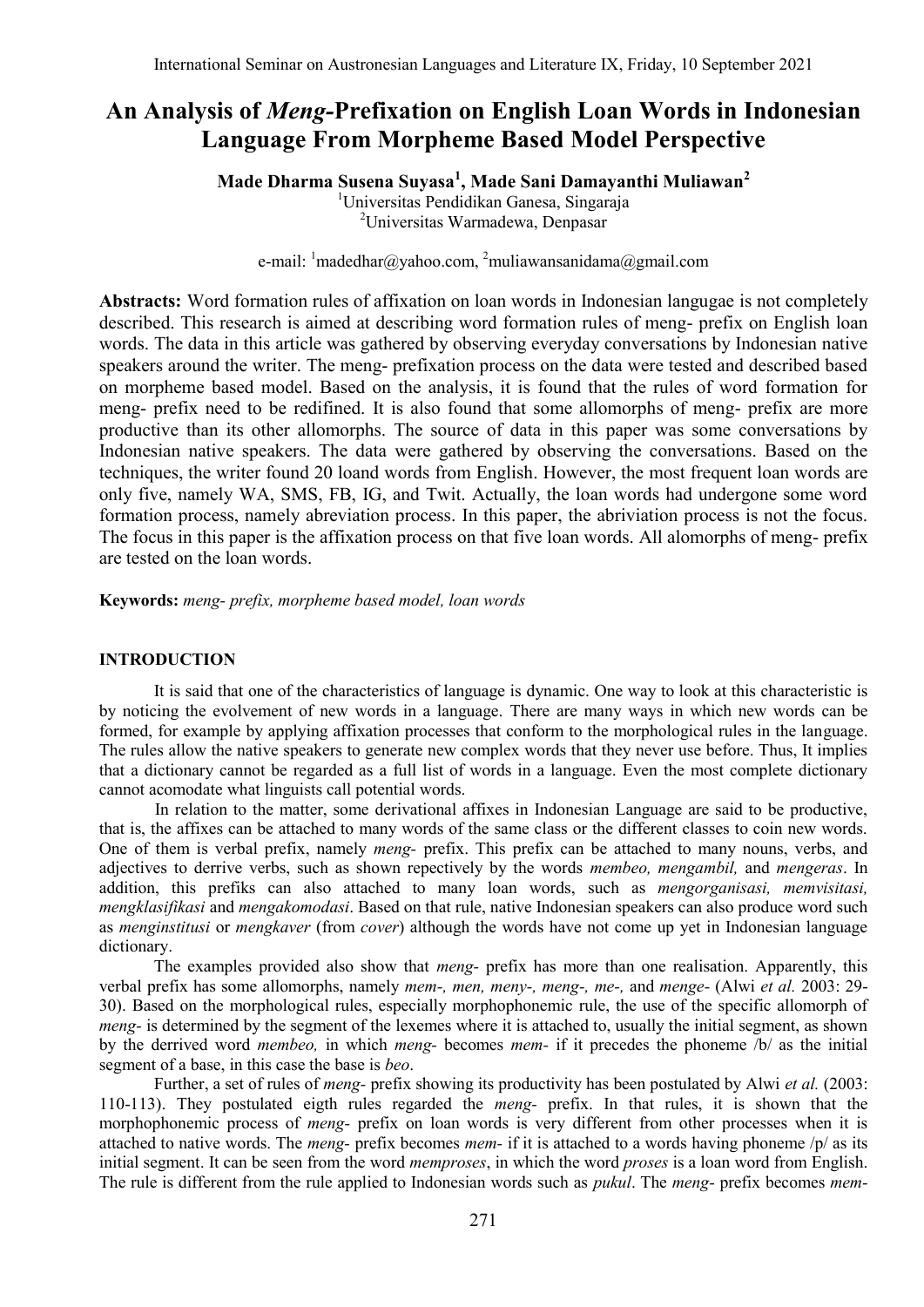with the asimilation of the first segment of the base, namely the phoneme /p/ in the word *pukul* disappear, so that the word becomes *memukul*.

The different rule applied to loan words also happens to other words having phoneme  $/t$  as their initial such as *transfer* and *teror*. The derrived words will be *mentransfer* and *menteror* instead of *menransfer* and *meneror*. Another example is shown in words such as *survei*. The derrived words will be *mensurvey* instead of *menyurvei*. To sum up, the *meng-* prefix will become *mem-* for the loan words having phoneme /p/ as their initial segment, and *men-* for the loan words having the phoneme /t/ or /s/ as their initial segments.

The explanation has led to a question about the other allomorphs of *meng-* prefix for other loan words from English. Unfortunately, there is no further explenation for other allomorphs of *meng-* prefix for both other loan words that have initial segment of phonem /p/, /t/, and /s/ and initial segment other than that. Based on this matter, the structur and the process of *meng-* prefix applied to loan words becomes important to be disscussed further.

#### **Generative Morphology**

Generative grammar has become the base theory for many linguists in analysing and describing the grammar of languages in the world. In the theory, two important aspects of language are differentiated, namely competence and performance. According to Chomsky (1965), competence refers to the knowledge of the language that the native speakers have. That knowledge reflects the limited set of rules of the native speakers of a language. That knowledge, the limited set of rules hold in the speakers' mind, make the native speakers can generate unlimited sentences in their language. The knowledge also enables the native speakers to recognize some clumsiness sentences or ungrammatical sentences in their language. Whereas, the performance refers to the actual use of language based on the native speakers competence. The performance can be seen or heard in the forms of the native speakers' utterances. Thus, it can be said that competence is the abstract level and performance is the concrete level.

Furthermore, he states that linguistics as a systematic study of language should be able to describe the knowledge that the native speakers have about their language clearly and thouroughly. This statement implies that competence gains more consideration in studying a language. In other words, the basic task of linguists is to be able to provide adequate explanation or description of a language based on the native speakers' competence.

This view has encouraged some linguists such as Halle (1973) and Aronoff (1976) to extent the generative grammar theory in other levels of language. They develop morphological theory based on generative grammar's view. They argue that there must be some limited rules governing the formation of a word in every language. Then, that limited rules allow the native speakers of a language to generate unlimited new words in their language.

However, they have fundamental differences in analyzing the rules of word formation of a language. Halle argues that the rules can be explained in the same way as sentence structure explanation. According to him, a complex word constitutes a construction built by some elements which he calls morphemes. In other words, a particular rule of a word formation can be explained by elaborating the structure of the word into its elements, namely its morphemes that build the word itself. Based on this view, his theory is known as morpheme-based model.

Whereas, Aronoff argues that the rules governed the word formation can be explained by formulating the actual realisation of related words (*cf.* Haspelmath, 2002: 47). Thus, His view is known as word-based model. According to him, morpheme-based model cannot explain the phenomenon of suppletion, such as word *men* which is derrived from word *man* clearly. Not to mention the whole problems of morpheme-based approach, some words such as *receive* and *perceive* versus *remit* and *permit* give some problems to the morpheme based approach, in which the first pair contains the morphemes *re-, per-, -ceive,* whereas the second pair contains the morphemes *re-*, *per-* and *–mit* (*cf.* Fromkin and Rodman, 1998: 74).

However, the debate of the two linguists is not to disscuss further in this paper because the differences actually can complete each other in explaining the words formation rules of languages in the world. Nevertheless, the discussion of word formation in this paper will follow the Halle's model because the morpheme-based model is more suitable for explaining the problem of word formation in this paper. It is also in accordance with Dardjowidjojo (1988)'s view stating that morpheme-based model is more suitable for explaining word formation in Indonesian Language.

Further, Halle (1973) states that generative morphology encompasses four basic components, they are list of morpheme (LM), word formation rules (WFR), filter (F), and dictionary (D). List of morpheme consists two types of morpheme, namely free morpheme and bound morpheme. For example, *makan* and *tulis* are free morphemes because they can stand alone by itself. However, *alir* and *juang* are bound morphemes because they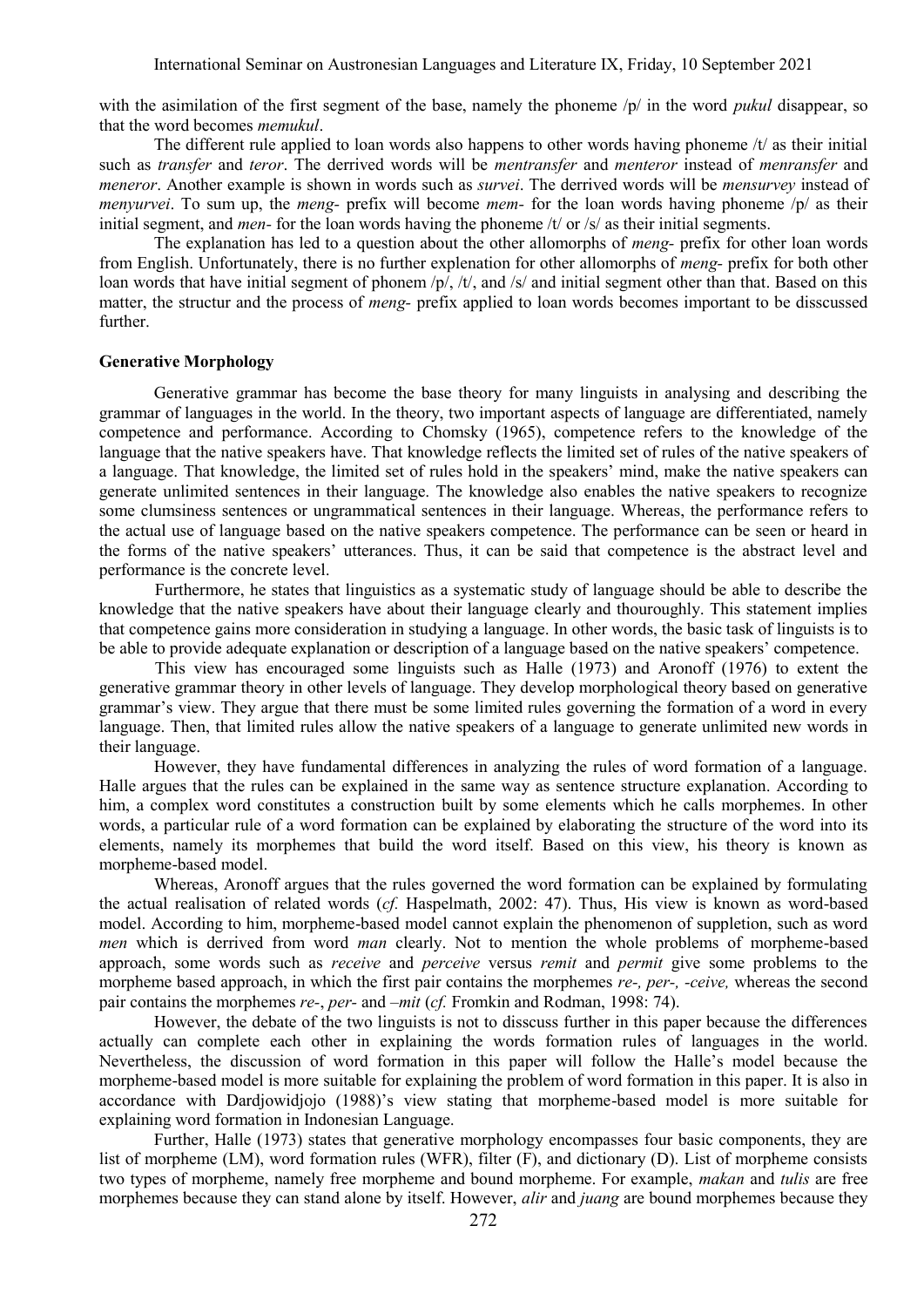International Seminar on Austronesian Languages and Literature IX, Friday, 10 September 2021

cannot stand alone by itself. In other words, they should be attached to other morpheme/s to be a word form. In addition, there are bound morphemes called affixes. Prefixes such as *pe-, meng-,* and *ber-* and suffixes such as  *an,* and *-i,* constitute affixes. Based on the function, affixes can be classified into two, namely derivational affixes and inflectional affixes. In the list of morpheme, every morpheme is stated with square bracket and the information about its class. The list of morpheme can be seen in the following example.

**1.**  $\left[\text{makan}\right]_V$   $\left[\text{tulis}\right]_V$   $\left[\text{pe-}\right]_{\text{Prefix}}$ 

After deciding the list of morpheme, the morphemes are put into the next component, that is word formation rules. In this component the process that govern the word formation in a language is describe in order to reveal the rules. This component also becomes the base for the elements in the list of morpheme to be a word form, both for the actual word form and potential word form. In other words, word formation rules determine word forms which is accepted or denied in a particular language.

In relation to the statement, Dardjowidjojo (1988) states that word *berbis* can be an Indonesian word because the word form does not violate word formation rules in Indonesian language, both morphologically and phonetically. In fact, the word form never exists in everyday conversation. The reason is because there is a blocking of the word form in the the third component, namely filter.

As mentioned before, the third component or the filter has a filterate function. This function determines whether a particular word form can be listed in the dictionary or not. In the case of *berbis*, the filter gives the word forms a [-L1] as the characteristic showing that the word form is a potential word because the word form does not exist yet. That is why the word form is not listed in the fourth component or dictionary.

The framework of generative morphology from Halle can be seen in figure 1, which is adapted from Scalice (1984).



Figure 1: Halle's morpheme based approach model

Based on the model and some combination from the linguists discussed previously, the process of word form *memakan* will be seen at figure 2 below.



Figure 2: The diagram of word formation rule of word *memakan* 

The small capital letter after each square bracket in LM shows the types of morpheme. The WRF shows the process of word formation including the deep structure, transformation rule by morphophonemic process, and the output. The deep structure is shown by the first line in WFR. The second line shows that *meng-* becomes *me-* if it precedes the bilabial nasal sound. The third line shows the output. Then, the Ø shows that there is no filterate process in F. Because there is no filterate process, the word form *memakan* can be put into dictionary. Whereas, the analysis of word *berbis* can be seen at figure 3 below.

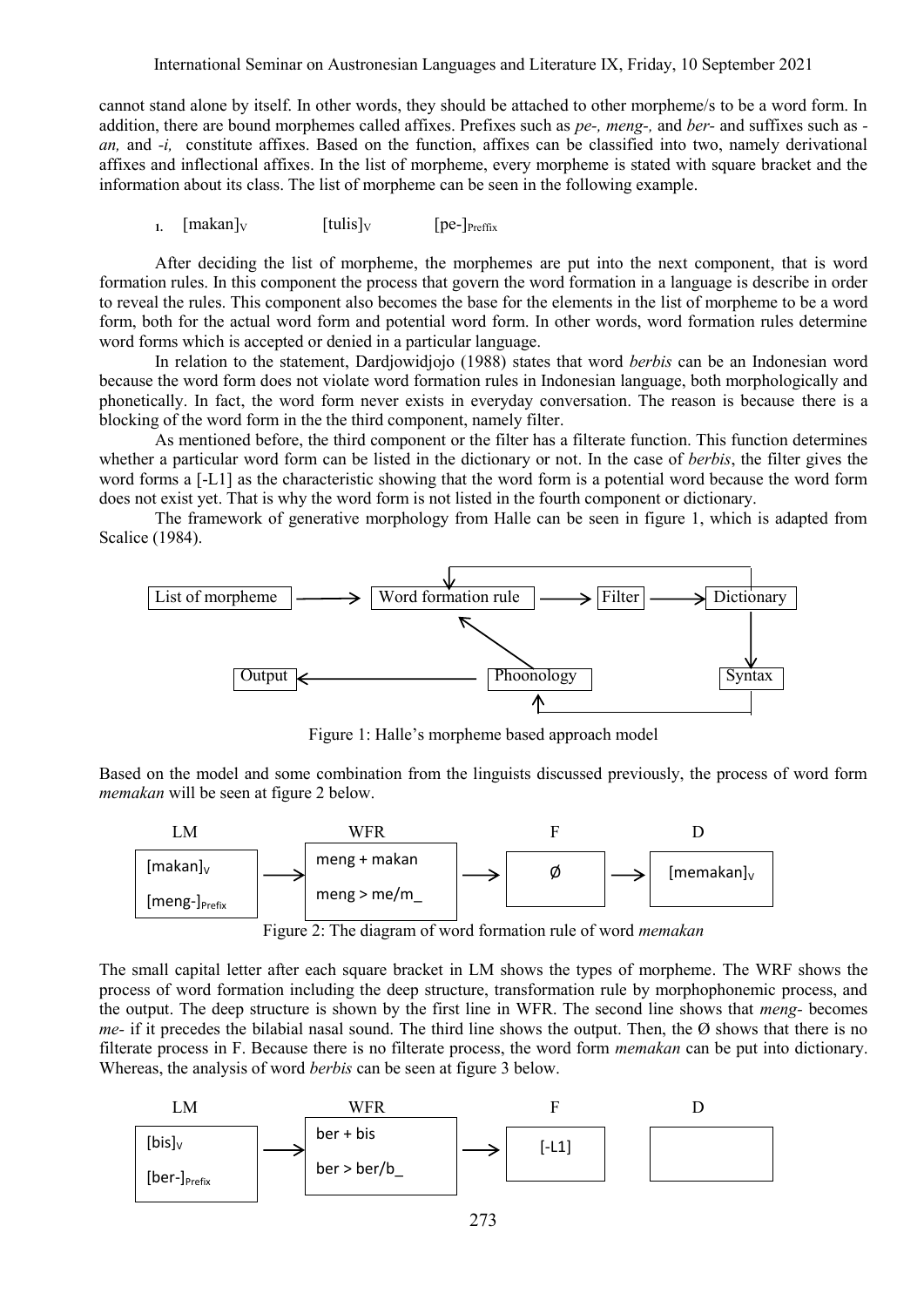#### Figure 3: The diagram of word formation rule of word *berbis*

Similar to the previous explanation, the small capital letter after each square bracket in LM shows the types of morpheme. The WRF shows the process of word formation including the deep structure, transformation rule by morphophonemic process, and the output. The [-L1] in F shows that filterate process give an idiosyncrasy to the word form, namely it is a potential word because the word form does not exist yet. Thus, the word form is not listed in the fourth component, namely D. In the diagram, it is marked by not using an arrow to the D component and there is no word form in the last component.

In relation to *meng-* prefix, Alwi *et al.* (2003: 29-30) states that the prefix has six allomorphs, namely *mem-, men, meny-, meng-, me-,* and *menge-*. They states that there are eigth rules governing the attachment of this prefix to another morphemes as its base. (1) Prefix *meng-* will still become *meng-* if it is attached to bases having the initial phoneme /a/, /j/, /u/, /o/, /ə/, /k/, /g/, /h/, or /x/. However, the first segment of the roots having the initial phoneme /k/ will disappear. Such as word *kantor* becomes *mengantor*. In this case, *meng-* will become *meng-* before the root having phoneme /k/ to give a particular meaning, such as on word *kaji* that will become *mengkaji* to differentiated its meaning from word *mengaji*. (2) The prefix will become *me-* if it is attached to roots having phoneme /l/, /m/, /n/, /ñ/, /ŋ/, /r/, /y/, or /w/. (3) The prefix will become *men-* if it is attached to bases having the initial phoneme  $\frac{d}{dv}$  or  $\frac{dv}{dv}$ . The first segment of the bases having the initial phoneme /t/ will disappear. Such as word *tulis* become *menulis.* (4) The prefix will become *mem-* if it is attached to bases having the initial phoneme /b/, /p/, or /f/. Similar to the rule (4), the first segment of the bases having the initial phoneme /p/ will disapear, such as *pakai* will become *memakai*. (5) The prefix will become *meny-* if it is attached to bases having the initial phoneme /c/, /dʒ/, /s/, or /š/. However, in the standard spelling, the prefix will become *men*-for all roots except the bases having initial phoneme /s/. In this case, the writer assume this rule is same with the rule (3) for the bases having the initial phoneme /c/, /dʒ/, or /š/. (6) The prefix will become *menge-* if it is attached to bases having just one syllable, such as *tik* and *bom* will become *mengetik* and *mengebom*. (7) The prefix will become *mem-* if it is attached to loand words having the initial phoneme /p/ or /k/. The prefix will become *men-* if it is attached to loan words having the initial phoneme /t/ or /s/. (8) All of the rules are applicable with the reduplication process. In this case the form of the base after affixation process is repeated as its reduplication, such as words *tulis* and *karang* becomes *menulis-nulis* and *mengarang-ngarang*.

As mentioned before, the process in the second component can not be separated with the phonological rule or phonotactic of the language being discussed. In this paper, the characteristic of phonological rule, namely the consonant and vowel, is based on the view by Dardjowidjojo (2009). In this case, he provides phonological rules related to sound changes which usually happen, namely asimilation, deletion, and addition rules. To sum up, the approach in this paper follows the Chomskian's theory which is developed by Halle in morphological level, and then, adjusted by Dardjowidjojo to the system of Indonesian language.

### **DISCUSSION**

The source of data in this paper was some conversations by Indonesian native speakers. The data were gathered by observing the conversations. During the observation, the writer taken some notes to extract the data from the source of data. Based on the techniques, the writer found 20 loand words from English. However the most frequent loan words are only five, namely *WA, SMS, FB, IG,* and *Twit*. Actually, the loan words had undergone some word formation process, namely abreviation process. In this paper, the abriviation process is not the focus. The focus in this paper is the affixation process on that five loan words. All alomorphs of *meng*prefix are tested on the loan words. Thus the discussion is devided into five subsections.

#### 1. Meng- prefix  $+ WA$

As stated before, *meng-* prefix has six allomorphs. Based on this statement, the list of morpheme includes six pairs consisting two morphemes respectively, namely *mem-* and *WA, men-* and *WA, meny-*and *WA, meng-* and *WA, me-* and *WA,* and *menge-* and *WA.* In the component of WFR, there are six constructions based on LM. The characteristic of every constructions in WFR is fitered in the third component. This filterate processes determine whether the constructions in WFR are receiveable in the fourth component or not. The summary of these analysis can be seen in figure 4 below.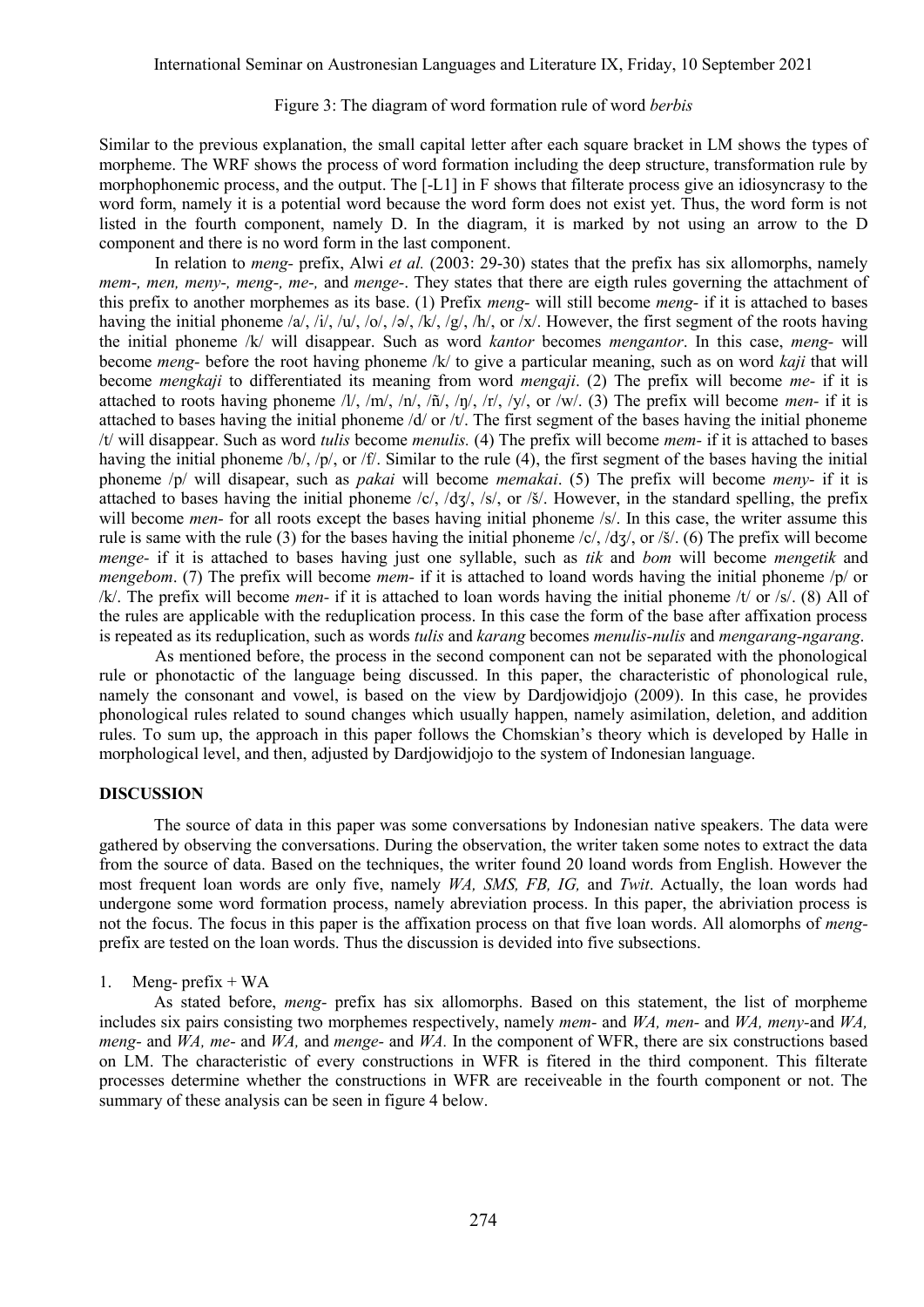

Figure 4: The diagram of word formation rule of *meng-* + *WA*

Figure 4 shows that the first till the fourth allomorphs of *meng-* prefix cannot be attached to base *WA*. It is shown by the sign of asterisk in WFR. Because they break the morphotactic rules in Indonesian language previously discussed, they cannot be attached to the base. In addition, Indonesians will need more effort to pronoun the words. In other words, the pronunciation of every word from the first allomorph till the fourth allomorph is harder than the pronunciation of the fifth and sixth allomorph. Thus, it can be said that the first till the fourth allomorph are blocked in WFR.

Whereas, the last two allomorphs of *meng-* prefix can easily be pronounced by Indonesian. It is also shown that there is no filterate process in the third component. So that, the word form yielded in WFR can be put into dictionary. In addition, the analysis also shows that a base having billabial aproximat sound or phoneme /w/ as its initial cannot be preceded by prefixes having consonant as their last segment.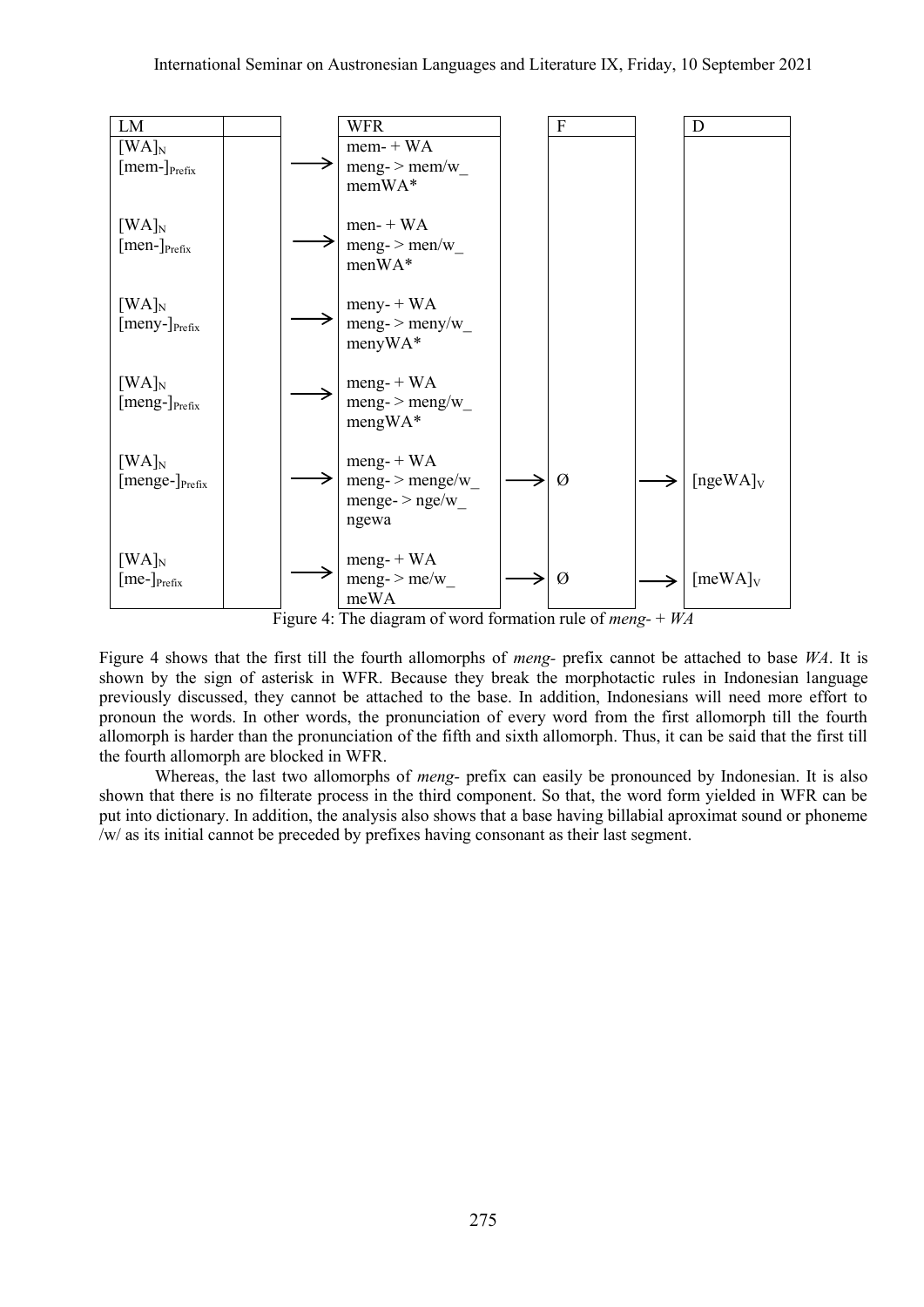2. Meng- prefix  $+$  SMS

The summary of these analysis of *meng-* prefix with the base *SMS* can be seen in figure 5 below.



Figure 5: The diagram of word formation rule of *meng-* + *SMS*

Figure 5 shows that the first, the fourth, and the sixth allomorphs of *meng-* prefix are blocked in WFR. It is because they do not subject to the morphotactic rules of Indonesian language, in which the base having voiceless fricative stop sound or phoneme /s/ can only be preceded by prefix having the last segment of phoneme /n/ or /ñ/. Whereas, the third allomorph, namely *meny*-, does not break the morphotactic rule. However, the allomorph cannot be attached to the base *SMS*. Alwi *et al.* (2003) states nothing to this phenomenon. In this case, the writer assumes intuitively that the bases having the initial segment of phoneme /s/ can be attached to allomorph *meny* if the following segment of phoneme /s/ is vowels, such as *menyadari* from *meny-* + *sadar* and *menyucikan* from *meny-* + *suci* + *kan*. In this case, the initial phoneme /s/ in *SMS* is not followed by vowel sound. Thus, it is imposible to apply the rule in this case. Indonesian will be unable to pronounce the word form. That is why four allomorph in figure 5 are stoped in WFR. They cannot be put into the F component. Consequently, they cannot be listed in dictionary.

Whereas, the second allomorph can be continued to F because it does not break the rule of word formation in Indonesian language. Based on that, the word form can be put into F. However, it is given the characteristic of idiosyncretic [-L1] because there is no one using the form. Thus it can be said that *menSMS* is a potential word in Indonesian language, but it is not listed yet in dictionary till there is someone who uses this form. The interesting point is the fift allomorph of *meng-* prefix. In the morphotactic rule of Indonesian language, *menge-* is used to derrive a base having one syllabel whatever the initial phonem of the base. In this case, the derrived word *mengeSMS* can be the word form in Indonesian languege because there is *ngeSMS* which the writer assumes as the result of the deletion rule on the first and second segment of the allomorph *menge-,* so that the form will be *nge-* or /ŋ/. It usually happens in the informal variety or Indonesian colloqiuall. Based on this, apparantly the word *SMS* is regarded as a word having the same quality with words consisting of one syllable by Indonesian native speakers. That is why this form of allomorph can be used on all data in this paper.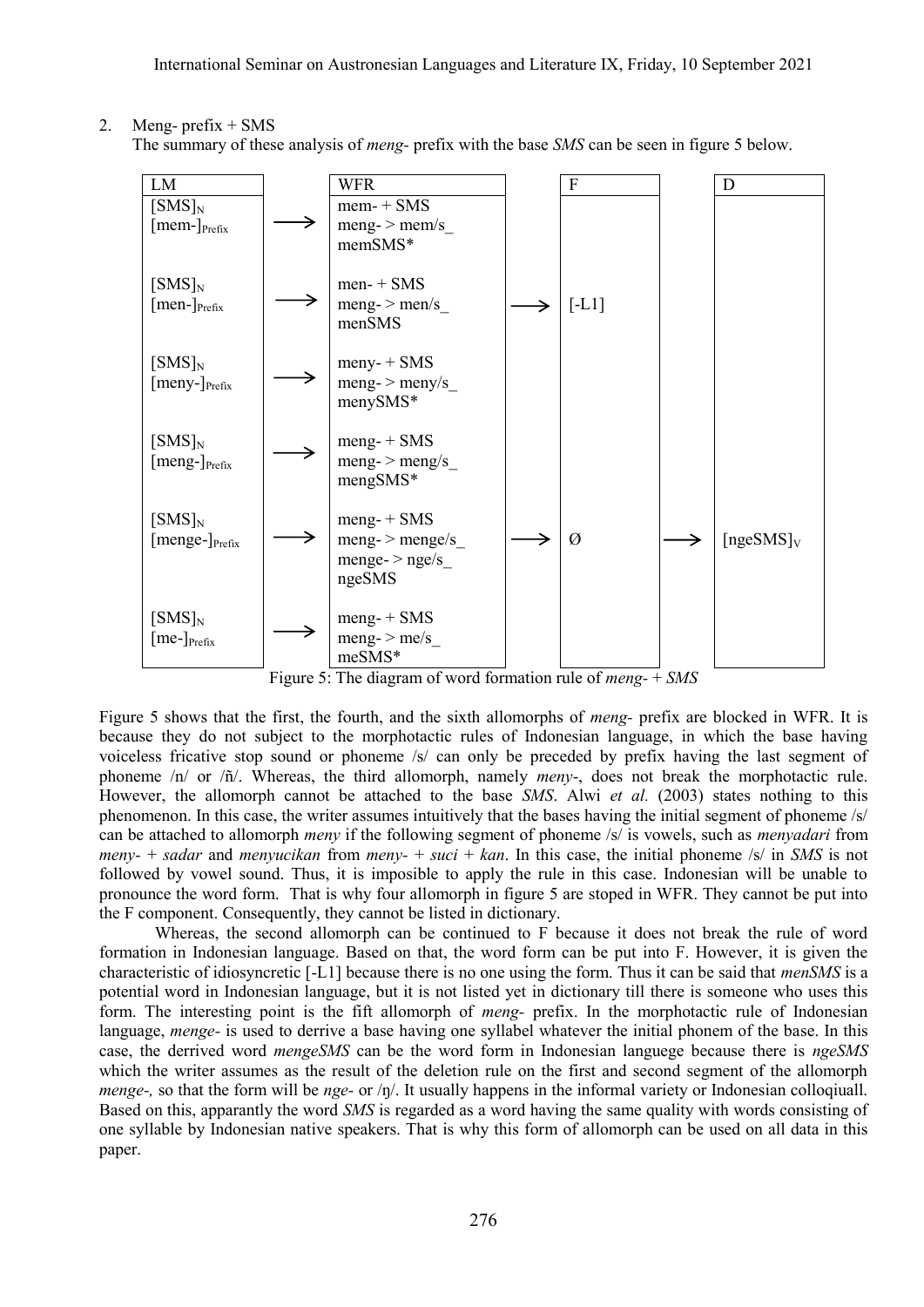## 3. Meng-  $+$  FB

The summary of these analysis of *meng-* prefix with the base *FB* can be seen in figure 5 in turn.



Figure 6: The diagram of word formation rule of *meng-* + *FB*

Figure 6 shows that the second, the third, the fourth and the sixth allomorphs of *meng-* prefix are blocked in WFR. It is because they do not conform to the morphotactic rules of Indonesian language, in which the base having labiodental fricative sound or phoneme /f/ is regarded as borrowing sound from another language. Thus it can only be preceded by prefix having the last segment of phoneme /m/ and there is any deletion for the sound of the base.

In other words, the first allomorph of *meng-* prefix is suitable for the base. However, the word form is never used by Indonesians, so the it constitute a potential word in Indonesian language.

Whereas, the fifth allomorph, namely *menge*-, can be a potential word in Indonesian language although there rule governing this phenomenon is not stated in Alwi *et al*. (2003). The decision made here is based on the writer intuision and encouraged by the previous discussion in which Indonesians, apparently, regard the abreviation of loan words as a word having quality such as a word having one syllable. Based on that, *ngeFB* is said a potential word. In fact, this form is never used by Indonesian. That is why, in figure 6, it is stopped and marked [-L1] in the third component.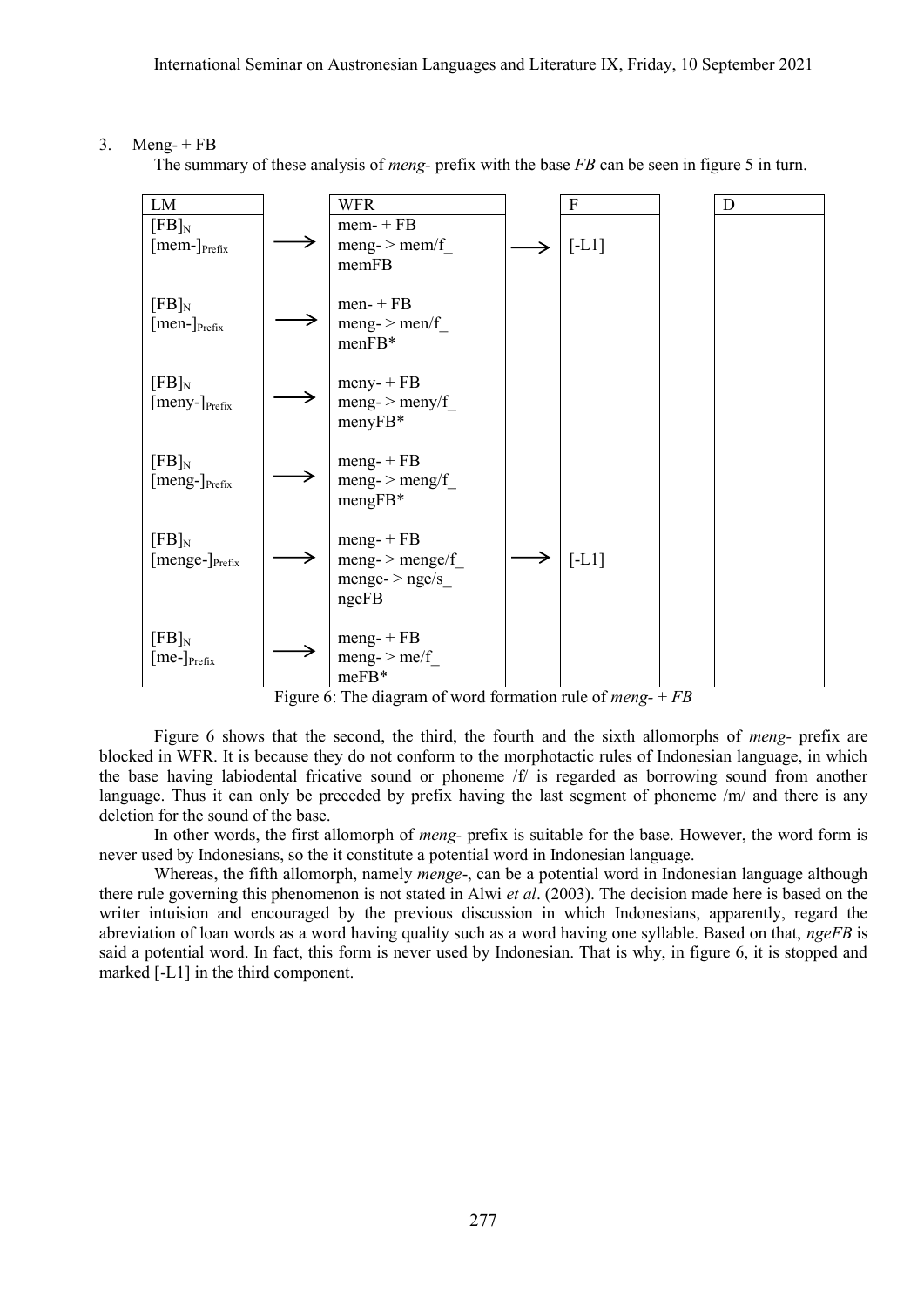## 4. Meng-  $+ IG$

The summary of these analysis of *meng-* prefix with the base *IG* can be seen in figure 7 below.



Figure 7: The diagram of word formation rule of *meng-* + *IG*

Figure 7 shows that the first till the third and the sixth allomorphs of *meng-* prefix are blocked in WFR. Similar to the other explanation. The blocking is because they do not conform to the morphotactic rules of Indonesian language. The bases having vowel sound as their initial segment is only attached to by allomorph *meng-* without any process to the base itself. Thus, it can only be preceded by prefix having the last segment of phoneme  $/\eta$ directly. In other words, the allomorph of *meng-* is suitable for the base. However, the word form is never used by Indonesians, so the form constitutes a potential word in Indonesian language. It does not need to be listed in dictionary, at least, for the moment.

In the same way with the previous explanation, the fifth allomorph, namely *menge*-, can be attached to the base *IG.* It can be a potential word in Indonesian language although there rule governing this phenomenon is not stated in Alwi *et al*. (2003). The decision made here is based on the writer intuision and is encouraged by the previous discussion in which Indonesians, apparently, regard the abreviation of loan words as a word having quality such as a word having one syllable. Based on that, *ngeIG* is said a potential word in Indonesian language. However, this form is never used by Indonesian. That is why, in figure 7, the process is stopped and marked [-L1] in the third component.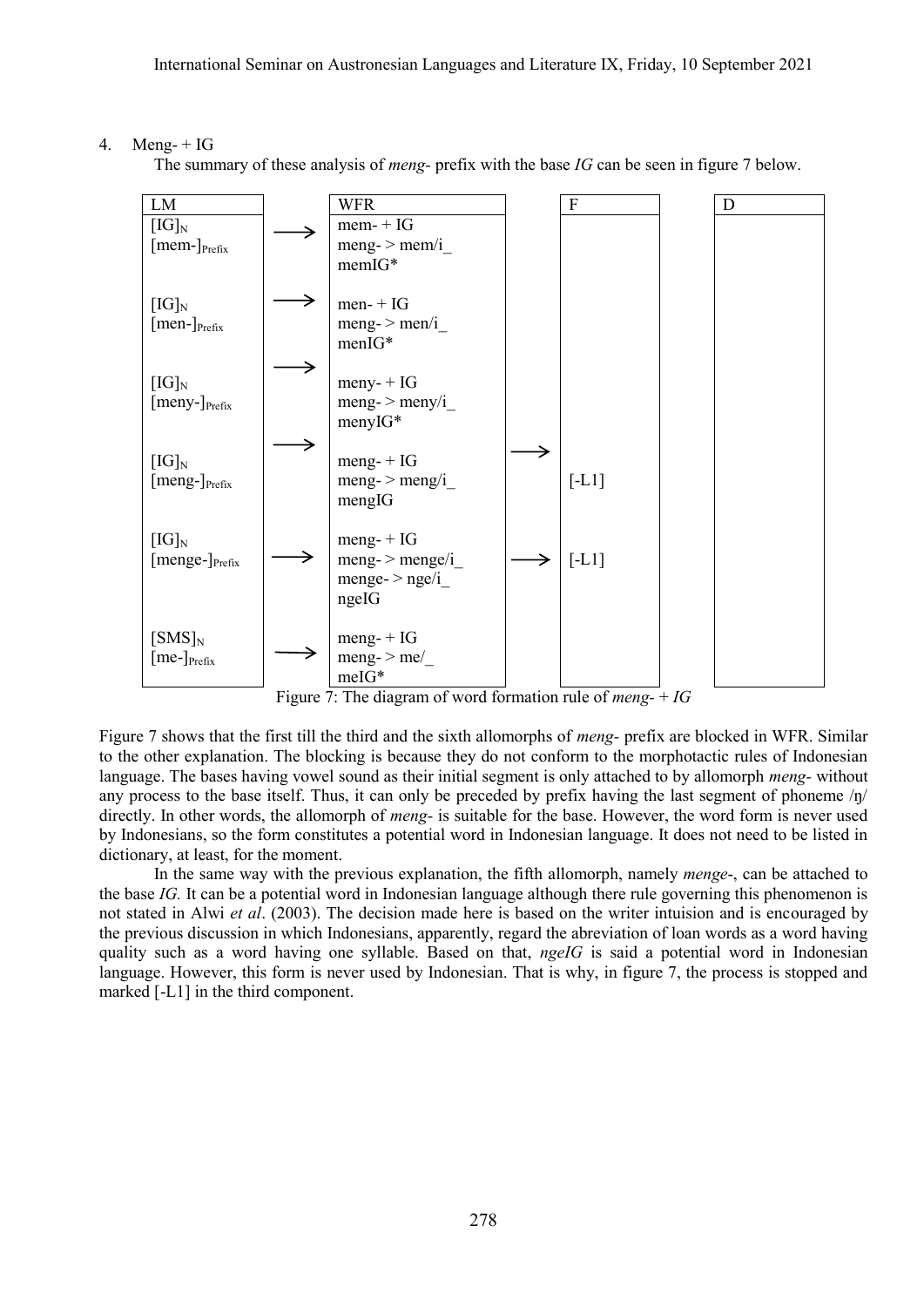## 5. Meng-  $+$  Twit

The summary of these analysis of *meng-* prefix with the base *IG* can be seen in figure 8 below.



Figure 8: The diagram of word formation rule of *meng-* + *Twit*

Figure 8 shows that the first, the second, the fourth and the sixth allomorphs of *meng-* prefix are blocked in WFR. In the same way to the previous explanation. The blocking is because they do not conform to the morphotactic rules of Indonesian language. The bases having voiceless alveolar stop sound or phoneme /t/ as their initial segment can only be attached by allomorph *men-.* The morphophonemic process is accompanied by the deletion of the first segment of the base. However, this rule is not valid for the loan words. For the loan words, *meng-* prefix will become *men-* if it precedes the base having the phoneme /t/ as its initial. Thus, it can said that only the second allomorph whic is suitable to attached to the base. In

Third component, the form is not given any idiosyncresy because many Indonesians use the form regularly. Therefore, the form can be directly listed in dictionary.

Whereas, the fifth allomorph of *meng-* prefix can be described in the same way as the previous explanation, namely the decision made here is based on the writer intuision and is encouraged by the phenomenon that Indonesians tend to regard the abreviation of loan words as a word having quality such as a word having one syllable. Based on that, *ngetwit* is not given the idiosyncresy characteristic in the third component, and it can be listed into the dictionary.

## **CONCLUSION**

Based on the discussion, there are some conclusions that can be stated here. The first is the word formation rules for *meng-* prefix should be redifined, especially for the bases coming from English words The second is there is a phenomenon showing the allomorph *menge-* which is shortened in informal variety into *nge*is suitable for all the data which constitute the abreviated loan words from English. It is assumed that the form is regarded as a word having a same quality as the Indonesian words having one syllable although two out of five words are still a potential words, namely *ngeIG* and *ngetwit*. The last is the other rules that account the